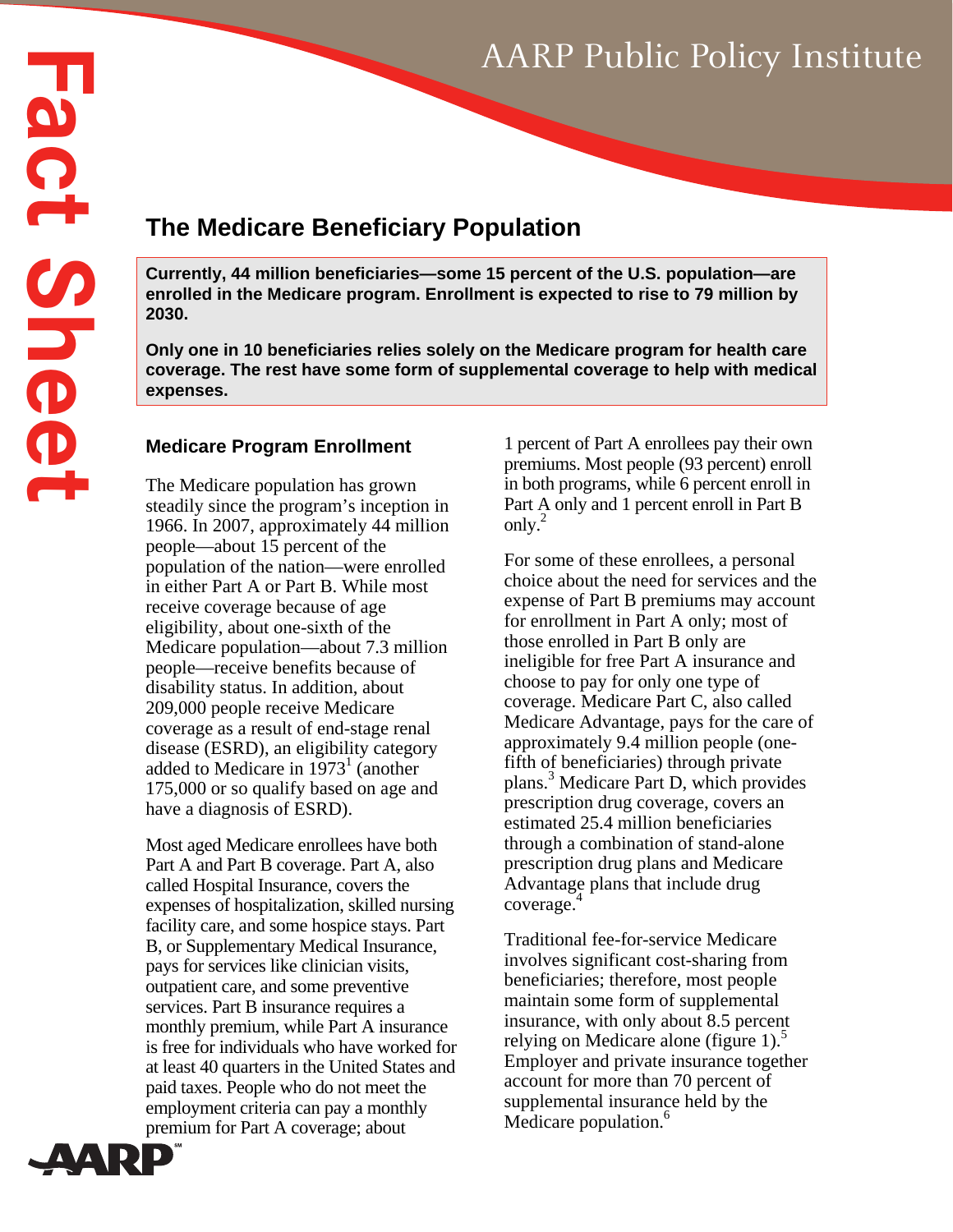

#### **Beneficiary Demographics**

A little more than half of current aged Medicare enrollees are between the ages of 65 and 74, though the older segments of the population are growing.<sup>7</sup> Today, individuals over the age of 85 account for a little more than 10 percent of the total Medicare population, $\hat{s}$  but their use of Medicare services and their overall impact on the program are substantial. Among disabled beneficiaries, almost one-quarter are under age 45, and about one-third are between ages 45 and 54.

Life expectancy is higher for females than for males in the United States, and they outnumber males in the Medicare population by about 5 million. The vast majority of the Medicare population is white, with black and Hispanic individuals comprising the second and third most prevalent racial groups. $9 \text{ In }$ 2005, 71 percent of Medicare recipients were high school graduates and 41 percent had received at least some college education.<sup>10</sup>

The living arrangements of Medicare beneficiaries vary widely. About half live with a spouse; 48 percent are widowed, divorced, or never married.<sup>11</sup> Five percent reside in an institution.<sup>12</sup> For many

elderly Americans, the care and company received from a spouse or family members are important to maintaining independence and social contact. Most Medicare beneficiaries live in urban locations, and the eastern half of the country tends to have a higher density of Medicare recipients than the nation at  $\text{large.}^{13}$ 

The income profile of the Medicare population is diverse (figure 2). Most beneficiaries live above poverty, though 17 percent live below the poverty line and almost half have incomes below 200 percent of the federal poverty level  $(FPL)^{14}$ 



#### **Utilization and Spending**

About 75 percent of beneficiaries use Medicare services in a given year.<sup>15</sup> In 2006, for instance, 33.1 million beneficiaries out of a total Medicare population of 43.3 million used one or more services.<sup>16</sup> Of these, 32.2 million saw a clinician under Medicare's Part B program and 7.5 million had at least one hospital admission.<sup>17</sup> A smaller number, fewer than 2 million, used skilled nursing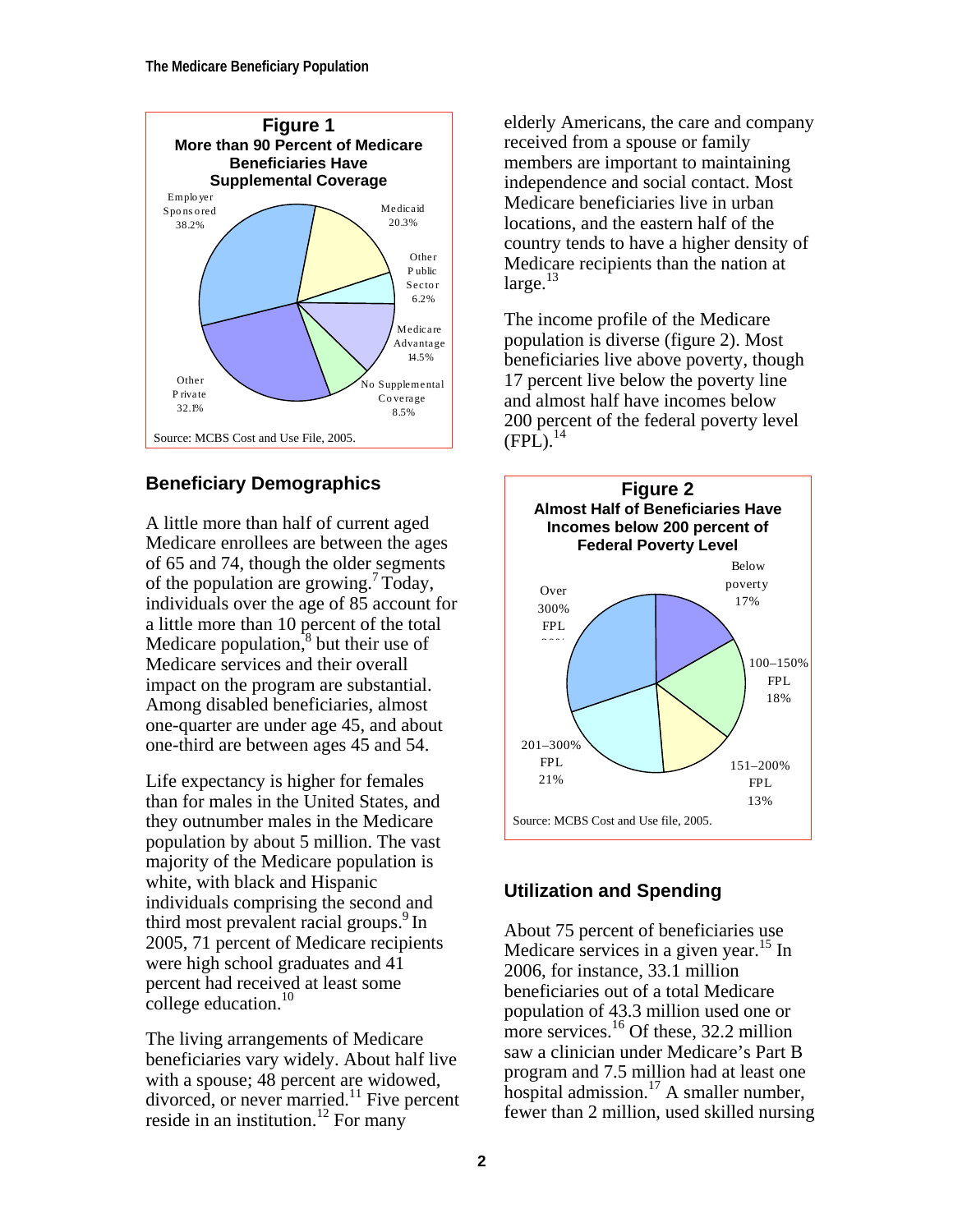facilities and home health agency services. Less is known about use of prescription drugs, particularly since the implementation of the Part D program.

Overall, the Medicare population is healthy. Half of all beneficiaries consider themselves to be in "good" or "fair" health, and an additional 40 percent rate their health as "very good" or "excellent."<sup>18</sup> That said, a large fraction of Medicare beneficiaries live with one or more chronic conditions, such as high blood pressure or high cholesterol, and it is not uncommon for individuals to have several chronic conditions simultaneously. The proportion of individuals with multiple chronic conditions increases with age.

Overall, Medicare spending is split among various services (figure 3). The largest portion of spending remains hospital inpatient care, though this fraction has declined over time. Managed care occupies the next largest share of expenditures, followed by a number of other benefits and care delivery systems.

### **Future Changes**

The Medicare population is expected to change significantly in several respects over the next several decades. These changes will be the result of national demographic trends as the population ages.

One of the most impressive changes will be the increase in the size of Medicare enrollment. As the baby boom generation ages, the Medicare population is projected to grow to 79 million by 2030, more than double the year 2000 enrollment.<sup>19</sup> The increase in patient volume poses administrative and fiscal challenges to the system.

The program will see an increasing number of beneficiaries with multiple chronic conditions. High blood pressure (hypertension) and diabetes currently top

the list of chronic conditions reported among Medicare beneficiaries, but in 2002 more than half of the Medicare population was treated for five or more chronic conditions. $^{20}$  The treatment of multiple chronic conditions drives Medicare spending, by some estimates accounting for nearly all spending growth between 1987 and  $2002.<sup>21</sup>$  The increase in chronic conditions among the future Medicare population can be expected to drive more spending increases.



These increases seem to be due to two main causes. First, advances in medical technology and understanding allow us to diagnose many conditions that formerly would have been undetectable. Furthermore, modern treatment means that complicated illnesses can now be managed successfully or cured, allowing us live longer at the price of higher medical costs. Second, people are entering the Medicare system with more numerous and complicated chronic conditions than ever before. Medicare will also see a large increase in minority populations. The prevalence of particular diseases and conditions varies between racial groups, and as the minority population grows, the need for resources and expertise will change.